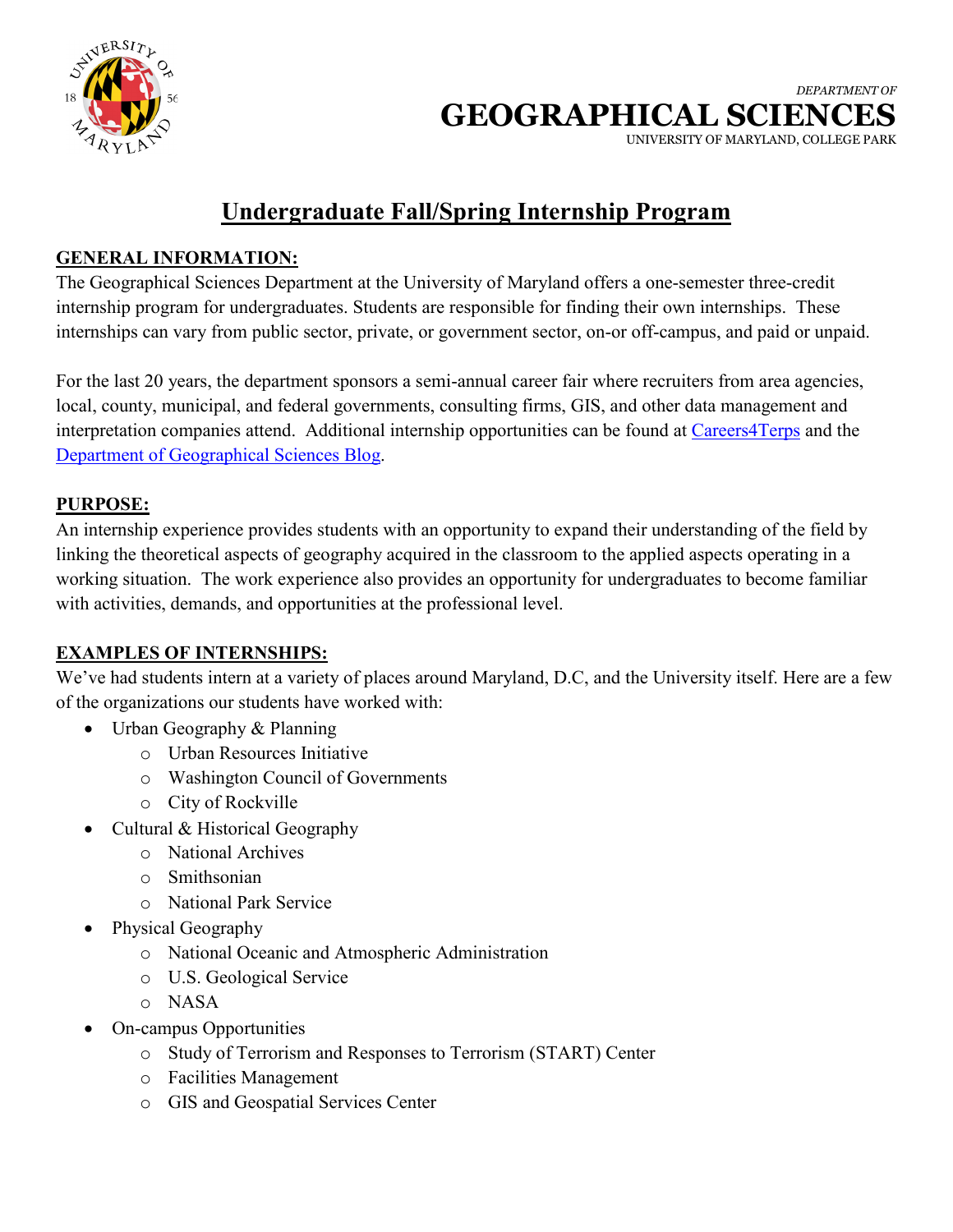

## *DEPARTMENT OF*  **GEOGRAPHICAL SCIENC**

UNIVERSITY OF MARYLAND, COLLEGE PARK

## **INTERNSHIP GUIDELINES:**

The internship program has both an applied and academic component. Once students have accepted an internship position with a host agency, they will be eligible to enroll in GEOG384 (Internship in Geography).

Students will work at the host agency for a minimum of 135 hours total (*generally an average of 9 hours a week during the regular semester*; *however, please note that some host agencies may require up to 40 hours per week)*. The exact amount of work required and the days allocated to the host agency are determined by mutual agreement between the agency, the student, and the undergraduate internship professor.

Students who would like to receive course credit for an additional internship in a subsequent semester can signup for GEOG385. However, only GEOG384 will count toward the major requirements.

**Students seeking internships must file the necessary paperwork by the end of the second week of classes (in the semester for which the student is seeking credit). No internship credit will be given for the current semester after the schedule adjustment period is over.** 

Internship Supervisor Evaluation of the student's work experience will be solicited from the host agency. Maximum grade received can be no higher than grade by received by internship supervisor.

## **HOW TO ENROLL:**

- 1) Complete the Letter of Agreement form (next page) and have it signed by your Host Agency Supervisor.
- 2) Submit the form to the Geographical Sciences Advising Office (LEF1149) or email it to [geog](mailto:geog-advise@umd.edu) $advise@umd.edu$  in order for an Advisor to give you permission to enroll in the course.
- 3) Enroll in GEOG384/5 via Testudo before the add/drop period ends.
- 4) Email a copy of your Letter of Agreement to the Internship Professor.
	- a. Internship Professor for Fall/Spring: Dr. Keith Yearwood (kyearwoo@umd.edu)
	- b. Internship Professor for Summer/Winter: Dr. Amanda Hoffman-Hall (ahall2@umd.edu)

## **HOW YOU WILL BE GRADED:**

- A **mid-term internship evaluation** submitted to the Internship Professor by the early warning grade period. This is completed by your host organization supervisor.
- A **final internship evaluation** submitted to the Internship Professor by the last week of classes. This is completed by your host organization supervisor.
- A **student mid-term internship** evaluation submitted to the Internship Professor by the early warning grade period.
- A **final student internship evaluation** submitted to the Internship Professor by the last week of classes.
- **A PowerPoint presentation, Brochure Assignment, or other assignment (as determined by the Internship Professor) to the Internship Professor** that summarizes your work experience at your internship, which will be turned in at the end of the semester.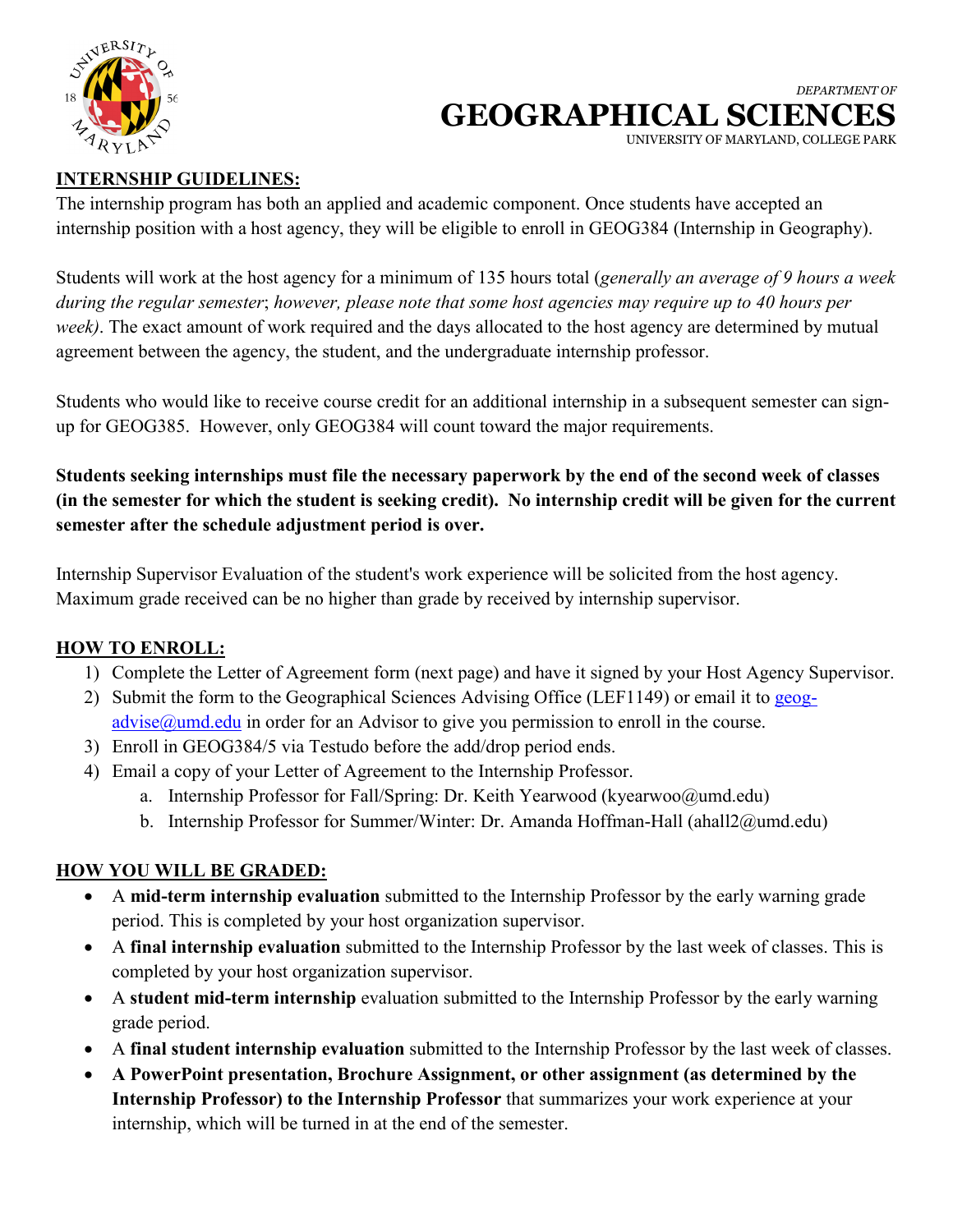

## *DEPARTMENT OF*  **GEOGRAPHICAL SCIENCI**

UNIVERSITY OF MARYLAND, COLLEGE PARK

# **Letter of Agreement**

| Date of Application: |  |
|----------------------|--|
|                      |  |

Semester:

## • • • • • • • • • • • • • • • • • • • • • • • • • • • • • • • • • • • • • • • • • • • • • • • • • • • • • • • • • • • • • • •

#### **Student Information:**

| Name:  | UID:                  |
|--------|-----------------------|
| Email: | 385<br>384<br>Course: |

• • • • • • • • • • • • • • • • • • • • • • • • • • • • • • • • • • • • • • • • • • • • • • • • • • • • • • • • • • • • • • •

#### **Internship Information:**

| <b>Organization Name:</b>                               | <b>Supervisor Name:</b>  |  |
|---------------------------------------------------------|--------------------------|--|
| <b>Organization Address:</b>                            | <b>Supervisor Email:</b> |  |
| Internship Date:<br>to                                  | Hours Expected per Week: |  |
| Description of Internship Duties:                       |                          |  |
|                                                         |                          |  |
|                                                         |                          |  |
|                                                         |                          |  |
|                                                         |                          |  |
|                                                         |                          |  |
| <b>HOST AGENCY SUPERVISOR SIGNATURE (1st Approver):</b> |                          |  |
|                                                         |                          |  |
|                                                         |                          |  |

(Student Name)  $\overline{(GEOG\,\text{Advisor Signature} - 2^{\text{nd}}\,\text{Approxer})}$ 

(Student Signature) (Internship Professor Signature – 3<sup>rd</sup> Approver)

By signing this document, the student, internship supervisor, internship coordinator, and academic advisor have all read and agreed to the described activities and goals.

 $\mathcal{L}_\text{max}$  , and the contract of the contract of the contract of the contract of the contract of the contract of the contract of the contract of the contract of the contract of the contract of the contract of the contr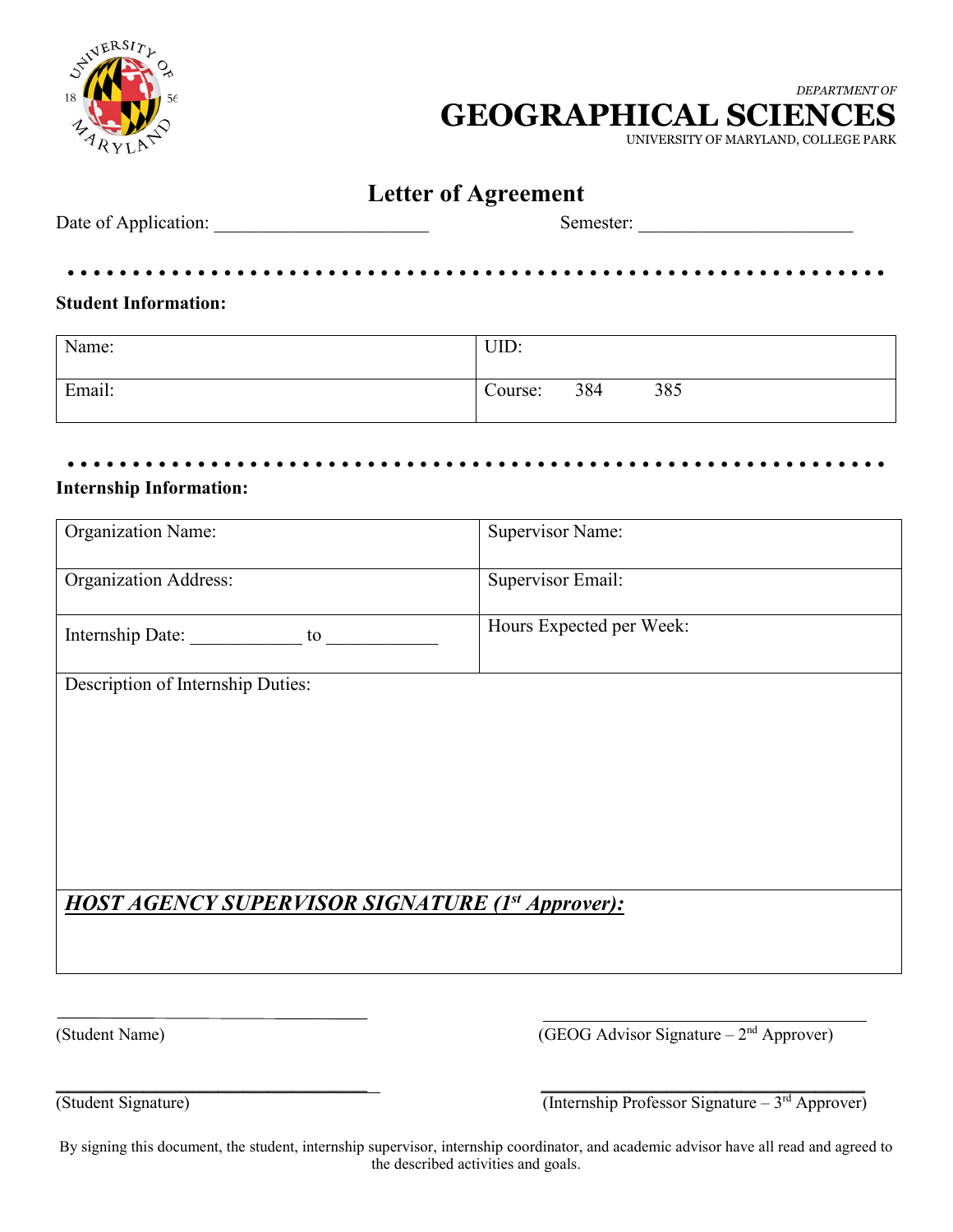

## *DEPARTMENT OF*  **GEOGRAPHICAL SCIENCES**

UNIVERSITY OF MARYLAND, COLLEGE PARK

# **Internship Evaluation**

| Mid-term Evaluation Report                                                                                                                                                                                                                             | <b>Final Evaluation Report</b>                                                                                                                                                                                                 |  |  |
|--------------------------------------------------------------------------------------------------------------------------------------------------------------------------------------------------------------------------------------------------------|--------------------------------------------------------------------------------------------------------------------------------------------------------------------------------------------------------------------------------|--|--|
|                                                                                                                                                                                                                                                        | Date: the contract of the contract of the contract of the contract of the contract of the contract of the contract of the contract of the contract of the contract of the contract of the contract of the contract of the cont |  |  |
|                                                                                                                                                                                                                                                        |                                                                                                                                                                                                                                |  |  |
|                                                                                                                                                                                                                                                        |                                                                                                                                                                                                                                |  |  |
| Please complete the form based on your observation of the individual's performance in the designated areas. This sheet will<br>constitute your professional evaluation of the candidate and may be used in determining the student's internship grade. |                                                                                                                                                                                                                                |  |  |
| 5-Outstanding performance<br>4 Consistent High Quality performance<br>3-Satisfactory performance                                                                                                                                                       | 2-Inconsistent Low level performance<br>1-Unsatisfactory performance<br>N-Not observed                                                                                                                                         |  |  |
| For each question, circle one answer (1 is low, 5 is high):                                                                                                                                                                                            |                                                                                                                                                                                                                                |  |  |
| 1. Ability to learn<br>12345N<br>2. Attitude toward work<br>12345N<br>3. Relation to co-workers<br>12345N<br>4. Reaction to supervision<br>12345N                                                                                                      | 5. Quality of work<br>12345N<br>6. Dependability<br>12345N<br>7. Judgment<br>12345N<br>8. Intern's academic preparation<br>12345N                                                                                              |  |  |
| Attendance:<br>Regular<br>Irregular                                                                                                                                                                                                                    | Regular<br>Punctuality:<br>Irregular                                                                                                                                                                                           |  |  |
| <b>General Evaluation</b>                                                                                                                                                                                                                              |                                                                                                                                                                                                                                |  |  |
| The student's overall performance in the internship is/was:                                                                                                                                                                                            |                                                                                                                                                                                                                                |  |  |
| Satisfactory<br>Poor<br>Good                                                                                                                                                                                                                           | Very Good<br>Outstanding                                                                                                                                                                                                       |  |  |
| Comments:                                                                                                                                                                                                                                              |                                                                                                                                                                                                                                |  |  |
|                                                                                                                                                                                                                                                        |                                                                                                                                                                                                                                |  |  |
| <b>Only For Final Evaluation</b>                                                                                                                                                                                                                       |                                                                                                                                                                                                                                |  |  |
| If this is a final evaluation, have you observed significant changes in this intern's performance since the time of<br>the mid-term evaluation?<br>Yes                                                                                                 | No                                                                                                                                                                                                                             |  |  |
| If this is a final evaluation, hypothetically, would you be willing to hire this intern after graduation, if a suitable<br>position were available?<br>Yes                                                                                             | No                                                                                                                                                                                                                             |  |  |
| Evaluated by<br>(Organization Supervisor Signature)                                                                                                                                                                                                    | Reviewed by<br>(Internship Professor Signature)                                                                                                                                                                                |  |  |